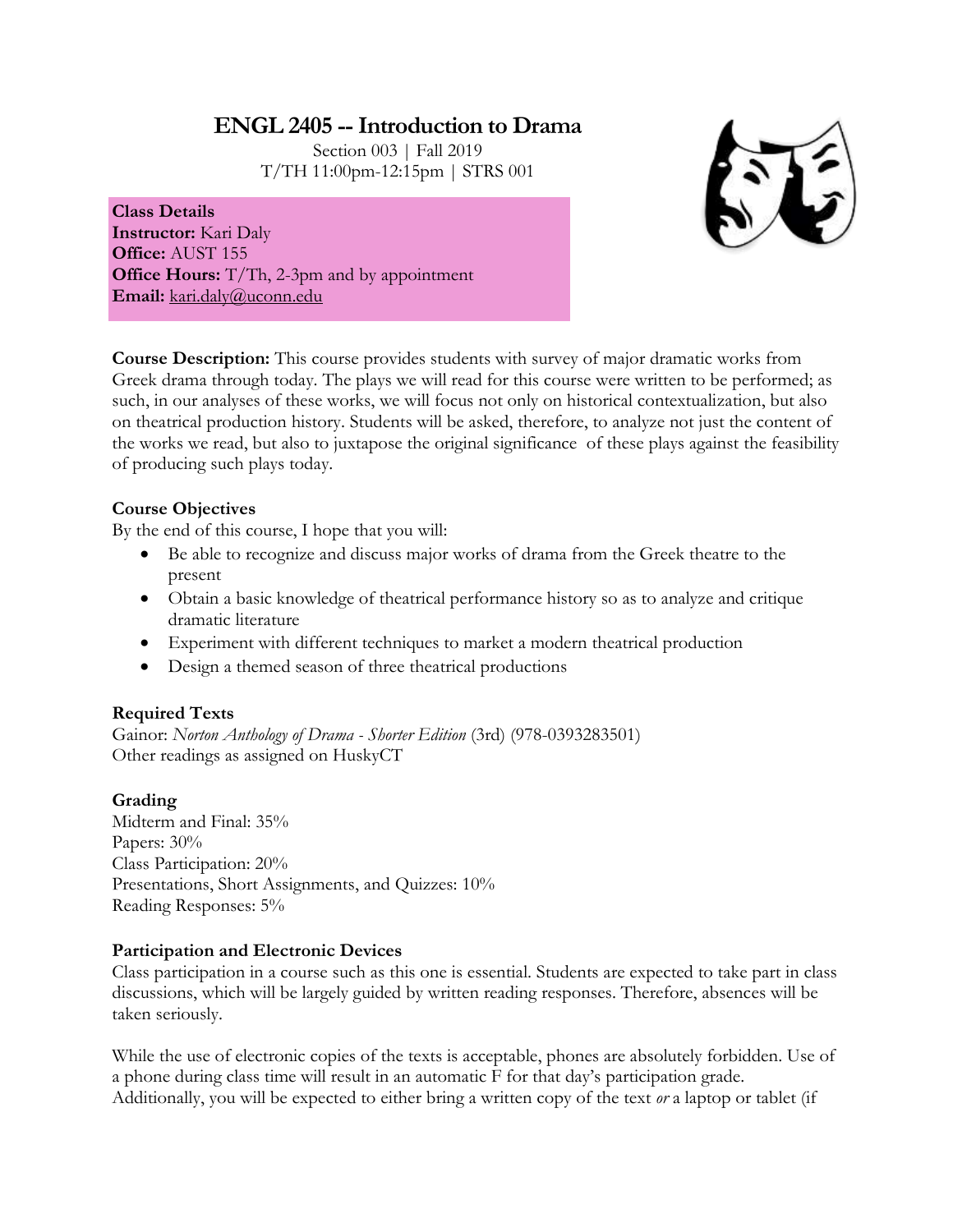using an e-book) to *every* class. Students who attend class without either a paper copy of the texts or a laptop/tablet will be given an automatic F for that day's participation grade. Due to the nature of the texts we are reading for this course, use of a phone to reference a text during class is forbidden.

### **Email and Communications**

Please be aware that I frequently use the announcement feature in HuskyCT. You are responsible, therefore, for regularly checking your UConn email, especially if classes are canceled. Note, too, that, per university policy, I can only respond to emails from your official UConn email address.

### **Ethical Scholarship**

It is crucial to find and use sources legally and ethically. Review and abide by the University's code on academic misconduct (plagiarism and misuse of sources); you will be held responsible for understanding these materials. Anyone found plagiarizing will fail the essay or the course.

### **Accommodations**

It is important to me that all students have the tools and resources necessary to be successful in this course. I have worked to ensure that this class is as accessible as possible for all students, incorporating UDL, multimodal texts, accessible content, and flexible deadlines and schedules. I am dedicated to meeting any accommodation requests, whether or not you are registered with UConn's Center for Students with Disabilities. I am also always learning, so I encourage you to approach me at any time with suggestions or requests for ways to make this class more accessible.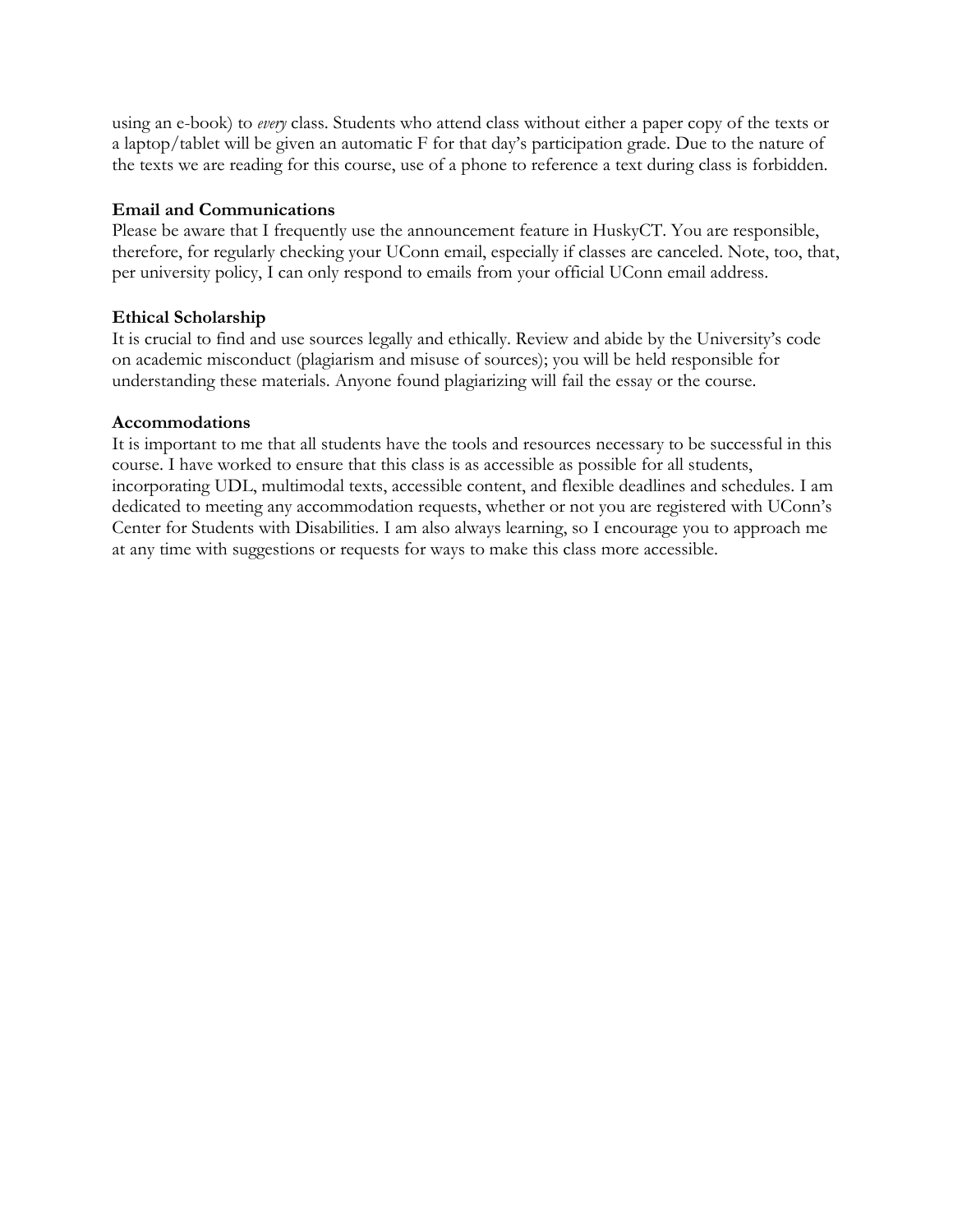# **Schedule (subject to change)**

| Week           | Day      | Date               | Due                                                                                                                           |
|----------------|----------|--------------------|-------------------------------------------------------------------------------------------------------------------------------|
| $\mathbf{1}$   | Tuesday  | 08/27/19           | Introductions                                                                                                                 |
|                | Thursday | 08/29/19           | Excerpts from Aristotle's <i>Poetics</i> (pp. 135-50);<br>"Reading Drama, Imagining Theater" from<br>Introduction (pp. 81-84) |
| $\mathbf{2}$   | Tuesday  | 09/03/19           | Sophocles, Oedipus the King (pp. 87-134)                                                                                      |
|                | Thursday | 09/05/19           | Sophocles, Oedipus the King (pp. 87-134)                                                                                      |
| $\mathfrak{Z}$ | Tuesday  | 09/10/19           | Aristophanes, Lysistrata (pp. 195-232)                                                                                        |
|                | Thursday | 09/12/19           | Everyman (pp. 289-315)                                                                                                        |
| $\overline{4}$ | Tuesday  | 09/17/19           | Shakespeare, Hamlet (pp. 333-428)                                                                                             |
|                | Thursday | 09/19/19           | Shakespeare, Hamlet (pp. 333-428)                                                                                             |
| $\mathbf 5$    | Tuesday  | 09/24/19           | Aphra Behn, The Rover (HuskyCT)                                                                                               |
|                | Thursday | 09/26/19           | Aphra Behn, <i>The Rover</i> (HuskyCT)                                                                                        |
| 6              | Tuesday  | 10/01/19           | Ibsen, $A$ Doll's House (pp. 608-61)                                                                                          |
|                | Thursday | 10/03/19           | Ibsen, A Doll's House (pp. 608-61)                                                                                            |
| 7              | Tuesday  | 10/08/19           | Wilde, The Importance of Being Earnest (pp. 665-712)                                                                          |
|                | Thursday | 10/10/19           | Glaspell, Trifles (pp. 760-75)                                                                                                |
| $8\,$          | Tuesday  | 10/15/19           | Odets, Waiting for Lefty (HuskyCT)                                                                                            |
|                | Thursday | 10/17/19           | Midterm                                                                                                                       |
| $\overline{9}$ | Tuesday  | 10/22/19           | Beckett, Waiting for Godot (pp. 1123-85)                                                                                      |
|                | Thursday | 10/24/19           | Esslin, from The Theatre of the Absurd (pp.<br>$1186 - 91$                                                                    |
| 10             | Tuesday  | 10/29/19           | O'Neill, The Hairy Ape                                                                                                        |
|                | Thursday | $\frac{10}{31}/19$ | Miller, "Tragedy and the Common Man" (pp.<br>$1119 - 22$                                                                      |
| 11             | Tuesday  | 11/05/19           | Miller, All My Sons (HuskyCT)                                                                                                 |
|                | Thursday | 11/07/19           |                                                                                                                               |
|                |          |                    | Williams, A Streetcar Named Desire (pp. 975-1046)                                                                             |
| 12             | Tuesday  | 11/12/19           | Hansberry, A Raisin in the Sun (pp. 1192-1261)                                                                                |
|                | Thursday | 11/14/19           | Ta Nehisi-Coates, "The Case for Reparations"<br>(HuskyCT)                                                                     |
| 13             | Tuesday  | 11/19/19           | Wilson, Fences (1458-1512)                                                                                                    |
|                | Thursday | 11/21/19           | Wilson, from The Ground on Which I Stand (1513-<br>1525)                                                                      |
| 14             | Tuesday  | 11/26/19           |                                                                                                                               |
|                | Thursday | 11/27/19           | Thanksgiving Break                                                                                                            |
| 15             | Tuesday  | 12/03/19           | Kushner, Angels in America Part I: Millennium<br>Approaches (1578-1646)                                                       |
|                |          | 12/05/19           | Final Exam Review; final exam TBD                                                                                             |
|                | Thursday |                    |                                                                                                                               |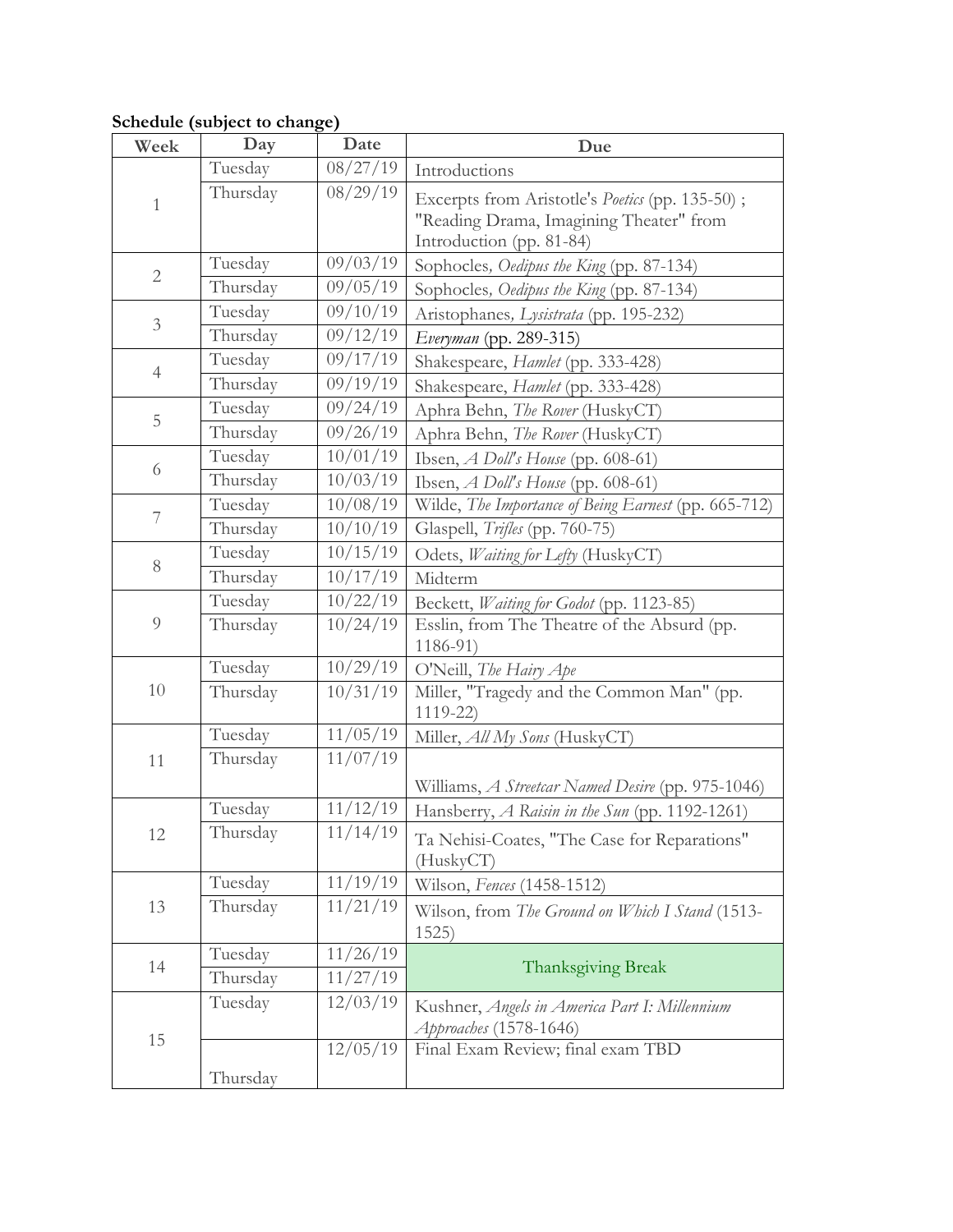### **Details for Class Assignments**

### **Presentations**

Each student will be required to present on two plays during the semester -- one on a play we're reading as a class (also known as "Presentation A"; see course schedule above) and one from the list I've provided at the end of this syllabus (also known as "Presentation B"). These presentations should provide the class with contextualization for the chosen play, including historical information, reviews, production challenges, and descriptions of various successful (and unsuccessful!) productions. Additionally, when presenting from the Presentation B list, the student should provide a (short!) summary of the play, so the class can follow along.

The manner of the presentation is up to the student: slideshows, videos, podcasts, or simple handouts are all acceptable. Presentations should include snippets from reviews; videos of performances, whenever possible; and photos of various set and costume designs (or descriptions thereof). A note on slideshows: Please do not just create a slideshow of various bullet points and then read directly from the slide. No one wants to see that.

Because there are so many of us, presentations should run no longer than 15 minutes.

# **Papers**

Two papers will be required as a part of this course. These papers will be about the plays the student has chosen to present on and are due on the day of the presentation. Please be aware that late papers will result in *half* a letter grade being subtracted from your final grade for the assignment. Extensions may be granted, but only with advanced notice.

Papers should build on the presentation given in class and should include much of the following:

- Historical context (as in your presentation)
- Quick summary of the play (less than 300 words)
- Recent productions -- how have others produced this play and how do these productions compare?
- If you've seen a performance of the play, you can add a short review with your thoughts
- Questions:
	- o Who (or what) is the play about, in your opinion? What is the main theme that interests you?
	- o What would be some problems with producing this play today? How might you overcome these? (Don't forget to take into consideration copyright considerations and playwright idiosyncrasies)
	- o Who is the audience for this play?

Think about the paper as consisting of two parts -- the curation of facts (historical context, past productions, reviews, etc.) and an analysis of these facts. The analysis part should be largely your own opinion. Think about how you would produce this show. What are the benefits and drawbacks? Would it work around here? There may be many themes, but which one would be your guiding theme? Who is your audience? This will be much like the conversations we have in class. I'm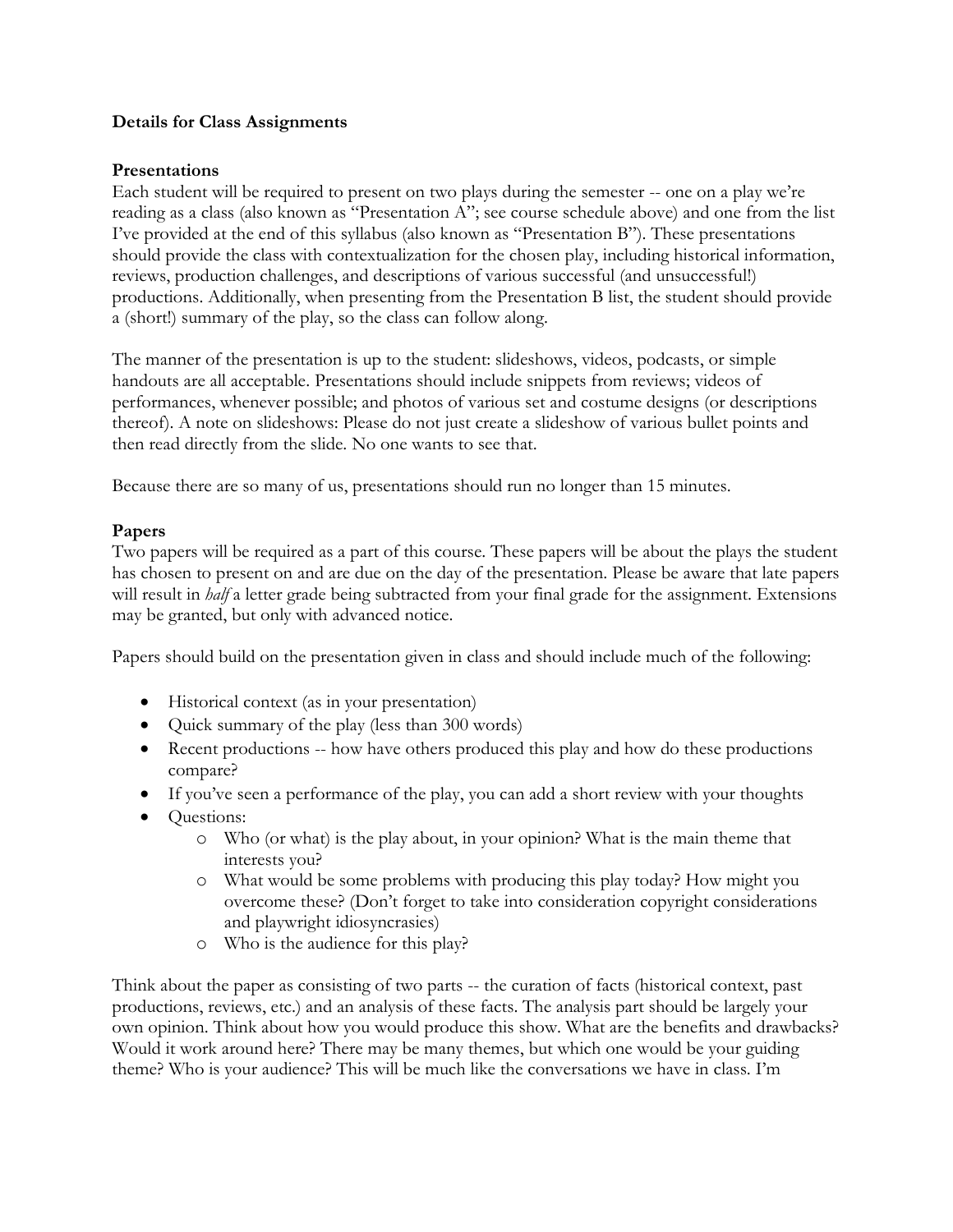interested in how *--* considering the information you've curated -- you would approach this play in a production.

### **Submission information**

Papers should be emailed to me by 11:59:59 pm on the day of your presentation. These should be in Word format *only* (.doc or .docx). Pdfs and .pages will not be accepted.

### **Evaluation**

Successful papers will give a detailed analysis of the play using some (or all) of the elements above; will be in MLA format with a proper Works Cited page; will be cohesive and follow a logical structure.